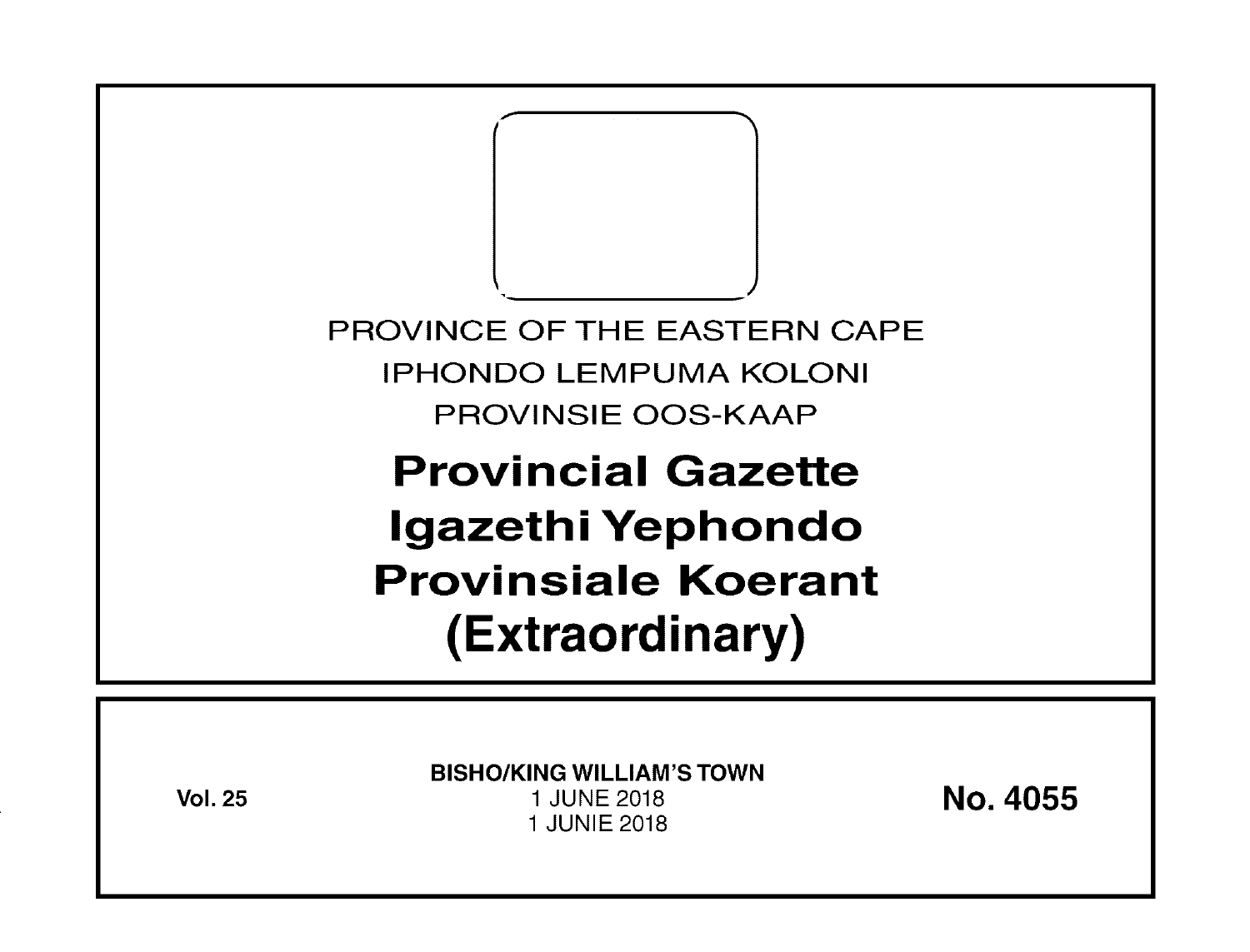### **IMPORTANT NOTICE:**

**THE GOVERNMENT PRINTING WORKS WILL NOT BE HELD RESPONSIBLE FOR ANY ERRORS THAT MIGHT OCCUR DUE TO THE SUBMISSION OF INCOMPLETE I INCORRECT I ILLEGIBLE COPY.** 

**No FUTURE QUERIES WILL BE HANDLED IN CONNECTION WITH THE ABOVE.** 

### **CONTENTS**

|    |                                                             | Gazette | Page |
|----|-------------------------------------------------------------|---------|------|
|    |                                                             | No.     | No.  |
|    | LOCAL AUTHORITY NOTICES . PLAASLIKE OWERHEIDS KENNISGEWINGS |         |      |
| 94 |                                                             | 4055    |      |